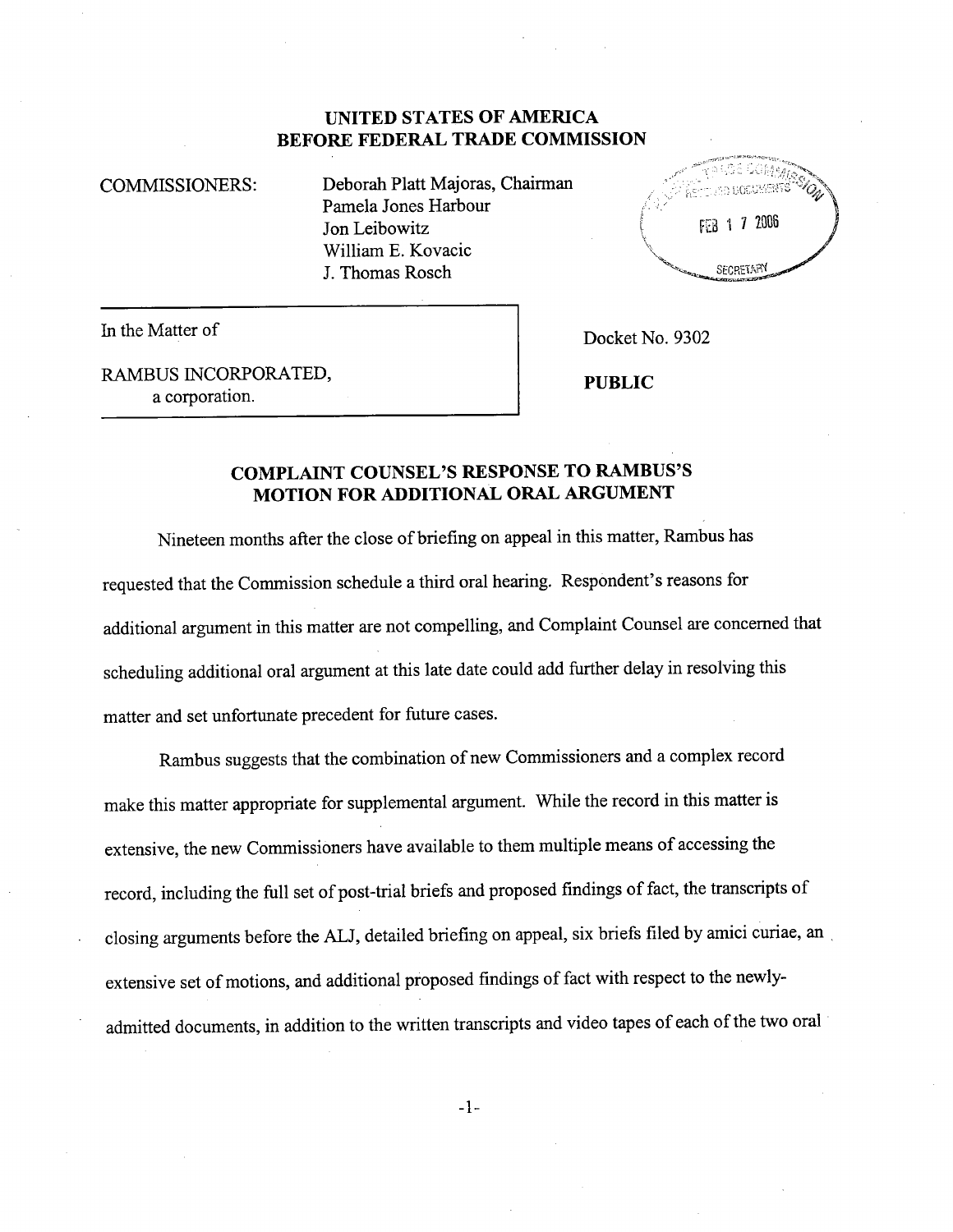hearings held before the Commission. It is not clear what would be added by an additional oral hearing at this late date.

Rambus suggests that the "brevity" of the previous oral argument might provide a basis for granting additional oral argument. However, Rambus overlooks the Commission's highly unusual action of bifucating the oral hearing into a Technology Day, held in September 2004, and oral argument, held in December 2004. The record already includes over four hours of oral hearings before the Commission in this matter, far more than the one-and-a-half hours typically scheduled in most matters.

Rambus alleges important new developments to justify is request for additional oral argument. Although both paries did supplement the record, the points made in those supplements are fully briefed. The "new scholarship" alluded to is not paricularly new, and in any event is hardly grounds for additional oral argument. There are always new developments in the law of some potential relevance to a case; if that were grounds for renewed oral argument, cases would never be decided.

On the other hand, additional oral argument in this matter would raise significant concerns with respect to possible further delay. This matter has already been pending before the Commission for over one-and-a-half years. (This is likely due in considerable part to the extensive and unusual post-hearng briefing caused by Rambus's initial destruction of evidence and the belated production of the materials that emerged in the Infineon litigation and the documents contained on Rambus's newly-discovered back-up tapes.) In the meantime, Rambus continues to collect royalties. The computer industry, standard-setting organizations and their members, and consumers all would benefit from prompt resolution of this matter on the current

-2-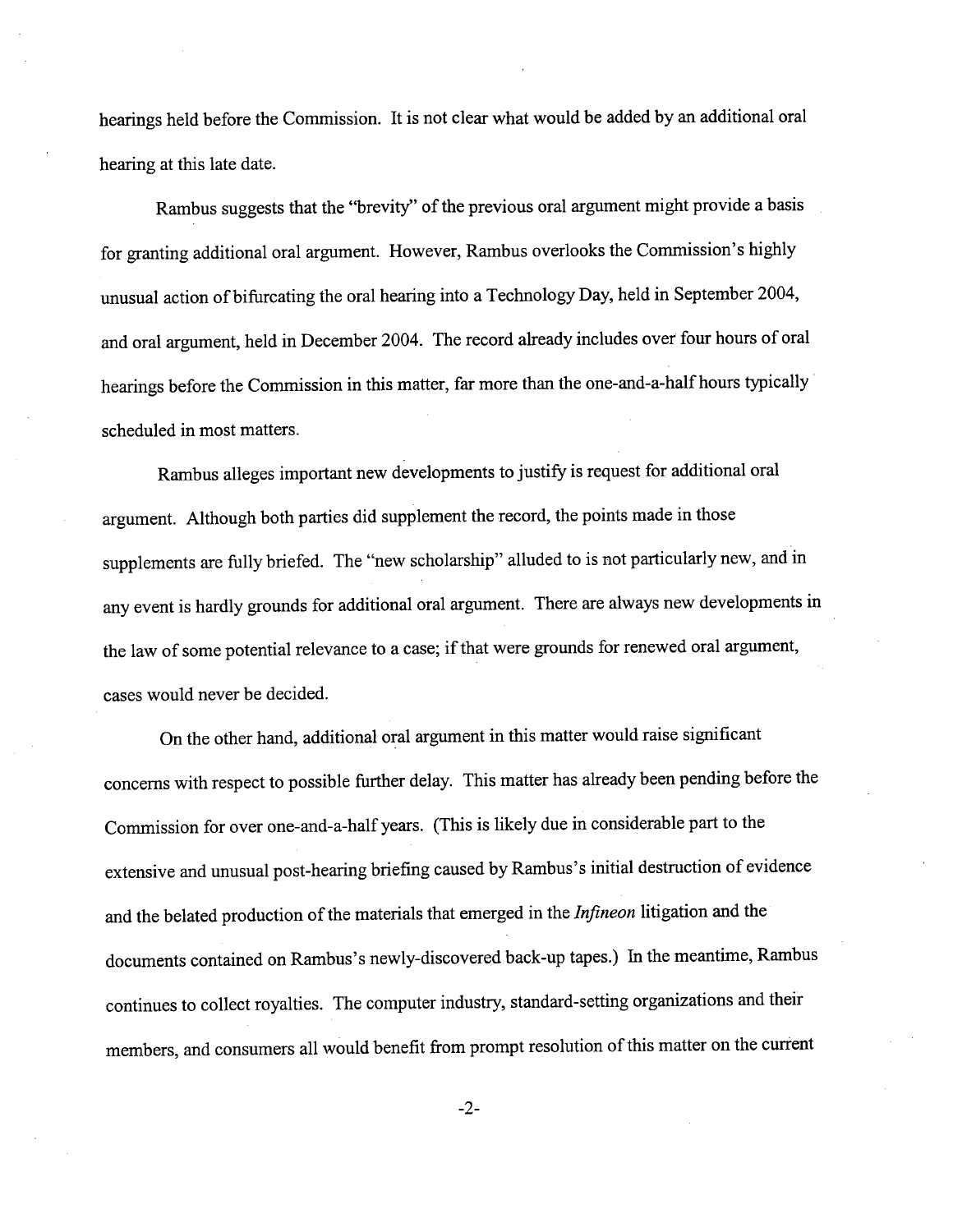record.

Scheduling additional oral argument could also set an unfortunate precedent for future matters if it were to create an expectation that parties could obtain additional oral argument any time a new Commissioner joined the Commission or the paries perceived there to be a new development of law or fact.

For the foregoing reasons, Complaint Counsel respectfully suggest that Rambus's motion should be denied.

Respectfully submitted,

Geoffrey D. Oliver<br>Patrick J. Roach

Geoffrey **D**. Oliver Patrick J. Roach Complaint Counsel

February 17, 2006